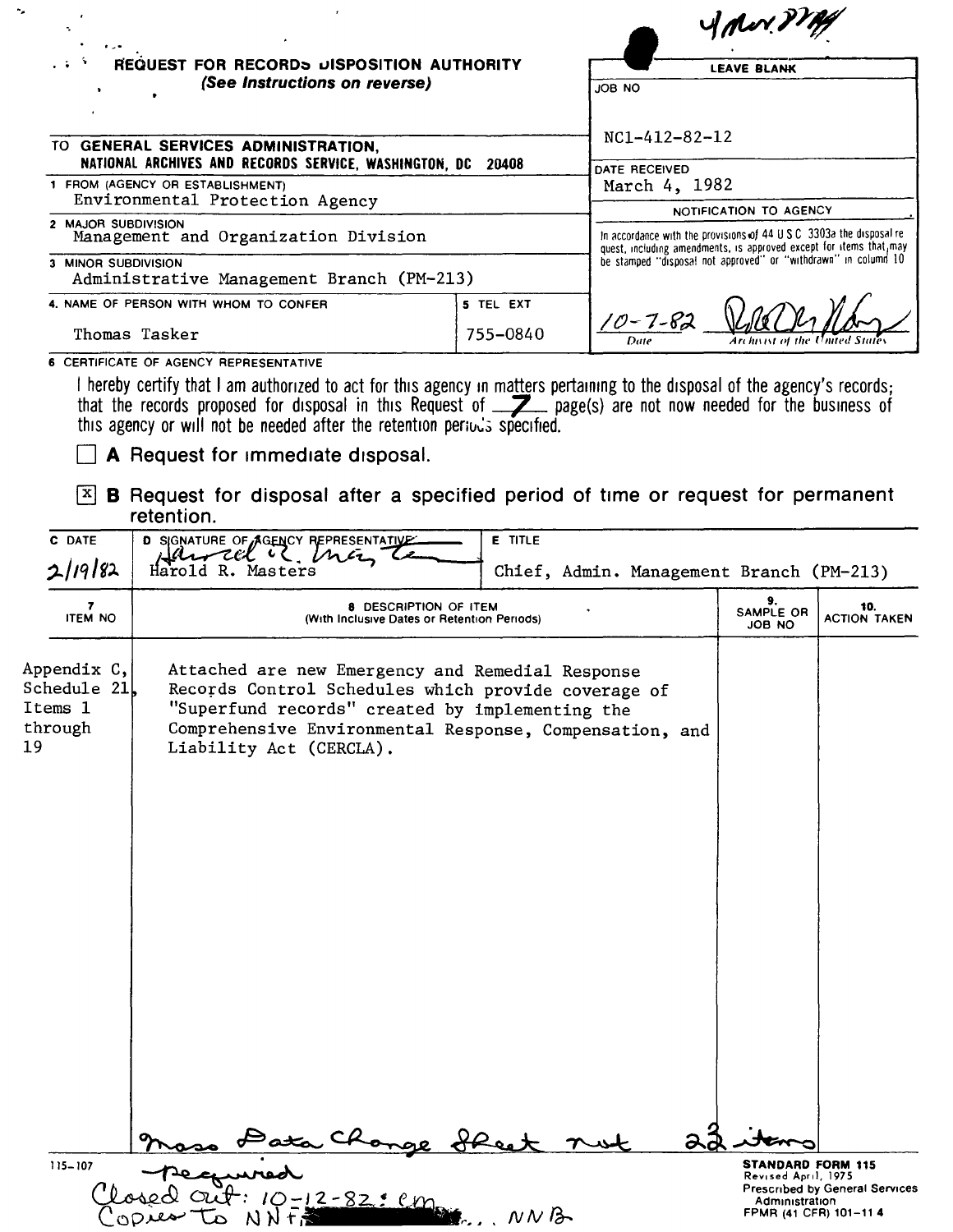| $\rightarrow$ 7 $\rightarrow$ | التعاون المعاطير وحا<br>and the engineering spage of the condition                                                                                                                                                                                                                                                                                                                                                                                         | <b>CONTRACTOR SERVICE SERVICE</b>                                                                                                                                                                                    |          |
|-------------------------------|------------------------------------------------------------------------------------------------------------------------------------------------------------------------------------------------------------------------------------------------------------------------------------------------------------------------------------------------------------------------------------------------------------------------------------------------------------|----------------------------------------------------------------------------------------------------------------------------------------------------------------------------------------------------------------------|----------|
|                               | U.S. ENVIRONMENTAL PROTECTION AGENCY-RECORDS CONTROL SCHEDULES                                                                                                                                                                                                                                                                                                                                                                                             |                                                                                                                                                                                                                      | SCHED.NO |
|                               | TITLE OF SCHEDULE<br>EMERGENCY AND REMEDIAL RESPONSE RECORDS                                                                                                                                                                                                                                                                                                                                                                                               | COVERAGE OF SCHEDULE<br>APPLICABLE HEADQUARTERS OFFICE                                                                                                                                                               |          |
| <b>ZEM</b>                    | NAME AND DESCRIPTION OF RECORD/FILE                                                                                                                                                                                                                                                                                                                                                                                                                        | RETENTION PERIOD AND DISPOSITION                                                                                                                                                                                     |          |
| $\mathbf{1}$ .                | Program Management Files. Contains data relating to all phases of the<br>cleanup of uncontrolled hazardous wastes incidents and response to and<br>prevention of oil and hazardous substances releases. Records consist<br>of correspondence and reports relative to policy and programs, guidance,<br>legislation, intergovernmental activity, community relations, super-<br>fund taxes and fees, superfund money, etc.                                  | Retention: Retain 10 years.<br>Disposition: Break file at end of year. Keep in office for 2<br>years, then transfer to the Federal Records Center (FRC). Keep in<br>FRC for 8 years, then destroy when 10 years old. |          |
| 2.                            | Foreign Government File. Covers contacts and activities with<br>foreign governments. Records consist of cooperative program<br>agreements, copy of contingency plan, meeting arrangements, minutes<br>of meetings, news clippings, technical reports and papers, trip<br>reports, etc.                                                                                                                                                                     | Retention: Retain 6 years.<br>Disposition: Break file at end of year. Keep in office for<br>6 years, then destroyed the years ald.                                                                                   |          |
| 3.                            | Interagency and Federal Government File. This file contains contacts<br>and activities with other Federal agencies, commissions, and other<br>units of the Federal Government. Records consist of letters and reports<br>relating to Executive Orders, OMB statements and bulletins, proposed<br>legislation and programs, cooperative ventures and proposals,<br>meetings and conferences of other Federal agencies.                                      | Retention: Retain 6 years.<br>Disposition: Break file at end of year. Keep in office for<br>6 years, then destroy when 6 years and.                                                                                  |          |
| 4.                            | State and Local Government File. Covers contacts and activities<br>with States, counties, and cities. Records consist of letters, meeting<br>arrangements, copies of proposed or existing State laws on uncon-<br>trolled hazardous waste facilities, list and staffing of State<br>agencies responsible for hazardous waste management activities, State<br>regulations, reports on meetings with State representatives, State<br>contingency plans, etc. | Retention: Retain 6 years.<br>Disposition: Break file at end of year. Keep in office for<br>6 years, then destroy when to years ald.<br>$\sim$ $\epsilon$                                                            |          |

 $\mathbb{F}_\mathcal{F}$  .

 $\mathbf{r}^{\prime}$ 

٦

 $\mathcal{C}$ 

 $\ddot{\cdot}$  $\frac{1}{2}$ 

 $\lambda$ 

RECORDS MANAGEMENT MANUAL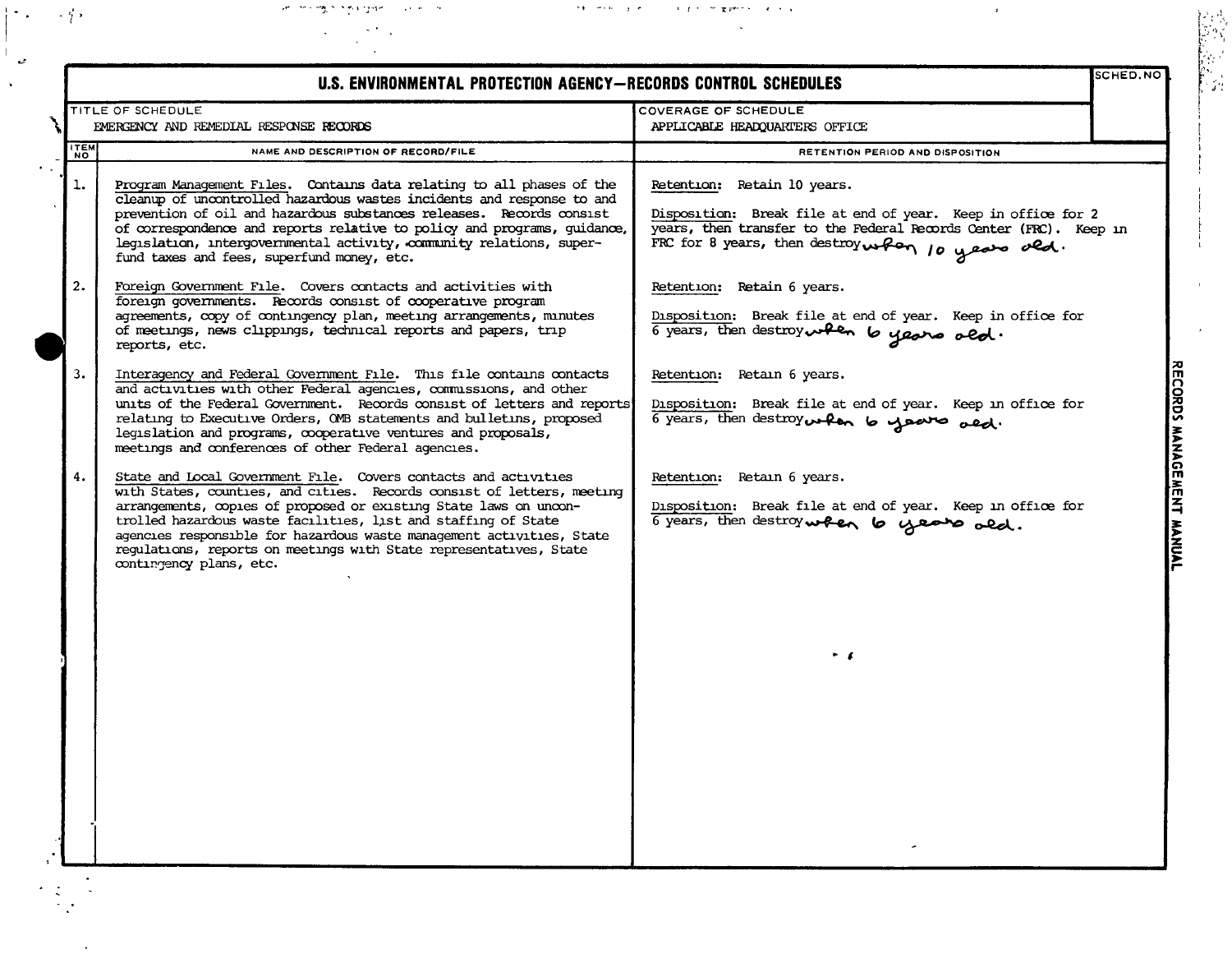|             | U.S. ENVIRONMENTAL PROTECTION AGENCY-RECORDS CONTROL SCHEDULES                                                                                                                                                                                                                                                                                                                                                                                                                                                       |                                                                                                                                                                                                                      | SCHED.NO |
|-------------|----------------------------------------------------------------------------------------------------------------------------------------------------------------------------------------------------------------------------------------------------------------------------------------------------------------------------------------------------------------------------------------------------------------------------------------------------------------------------------------------------------------------|----------------------------------------------------------------------------------------------------------------------------------------------------------------------------------------------------------------------|----------|
|             | TITLE OF SCHEDULE                                                                                                                                                                                                                                                                                                                                                                                                                                                                                                    | COVERAGE OF SCHEDULE                                                                                                                                                                                                 |          |
|             | EMERGENCY AND REMEDIAL RESPONSE RECORDS                                                                                                                                                                                                                                                                                                                                                                                                                                                                              | APPLICABLE HEADQUARTERS OFFICE                                                                                                                                                                                       |          |
| <b>ITEM</b> | NAME AND DESCRIPTION OF RECORD/FILE                                                                                                                                                                                                                                                                                                                                                                                                                                                                                  | RETENTION PERIOD AND DISPOSITION                                                                                                                                                                                     |          |
| 5.          | Professional and Civil Associations and Institutions. Covers<br>contacts and activities with professional associations (engineers,<br>chemists, etc.) civic associations (environmentalists, Boy Scouts,<br>JC's etc.), and institutions (colleges, foundations, etc.). Records<br>consist of meetings and conference arrangements, lists of organization<br>officers, organization brochures, special studies and reports,<br>requests for information and assistance, public participation/community<br>relations. | Retention: Retain 2 years.<br>Disposition: Break file at end of year. Keep in office for<br>2 years, then destroy when 2 years old.                                                                                  |          |
| 6.          | Industrial and Commercial Files. Covers contacts and activities with<br>industrial and commercial firms, including background data on firms.<br>Records consist of requests for information, product brochures,<br>product distribution data, correspondence, and other related records.                                                                                                                                                                                                                             | Retention: Retain 2 years.<br>Disposition: Break file at end of year. Keep in office for 2 years,<br>then destroy when 2 years old.                                                                                  |          |
| 7.          | Regional Files. Concerns the organization, management, and operation<br>of the regional operations. Records consist of staff lists, planned<br>program, organization plan, summary of activities, regional<br>correspondence with State government units, and correspondence on<br>program actions. (Non-site specific information).                                                                                                                                                                                 | Retention: Retain 6 years.<br>Disposition: Break file at end of year. Keep in office for<br>6 years, then destroy when 6 years old.                                                                                  |          |
| 8.          | Legislation. Contains records pertaining to proposed and existing<br>EPA legislation. Records consist of proposed bills, acts,<br>amendments, analysis of bills and amendments, news clips, briefing<br>papers, hearing transcripts and reports, correspondence, etc.                                                                                                                                                                                                                                                | Retention: Retain 10 years.<br>Disposition: Break file at end of year. Keep in office for<br>2 years, then transfer to the Federal Records Center (FRC).<br>Keep in FRC for 8 years, then destroy when 10 years ald. |          |
|             |                                                                                                                                                                                                                                                                                                                                                                                                                                                                                                                      |                                                                                                                                                                                                                      |          |
|             |                                                                                                                                                                                                                                                                                                                                                                                                                                                                                                                      | . .                                                                                                                                                                                                                  |          |
|             |                                                                                                                                                                                                                                                                                                                                                                                                                                                                                                                      |                                                                                                                                                                                                                      |          |
|             |                                                                                                                                                                                                                                                                                                                                                                                                                                                                                                                      |                                                                                                                                                                                                                      |          |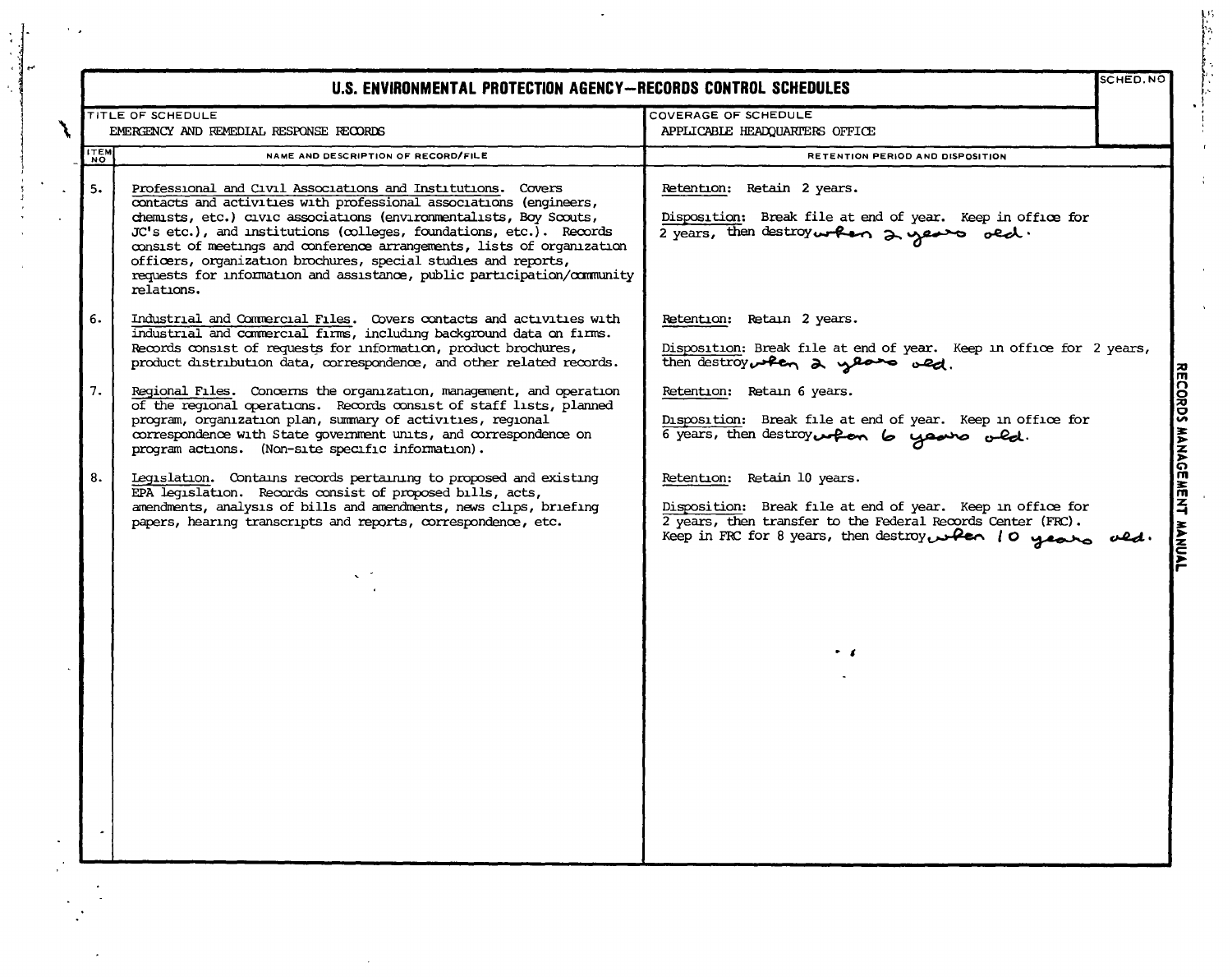|             | SCHED.NO<br>U.S. ENVIRONMENTAL PROTECTION AGENCY-RECORDS CONTROL SCHEDULES                                                                                                                                                                                                                                                                                                                                                                                                                                                                                                                                                                                                                       |                                                                                                                                                                                                                                                                                                                                                                                                                                                                                                                                                                                                                                                        |  |
|-------------|--------------------------------------------------------------------------------------------------------------------------------------------------------------------------------------------------------------------------------------------------------------------------------------------------------------------------------------------------------------------------------------------------------------------------------------------------------------------------------------------------------------------------------------------------------------------------------------------------------------------------------------------------------------------------------------------------|--------------------------------------------------------------------------------------------------------------------------------------------------------------------------------------------------------------------------------------------------------------------------------------------------------------------------------------------------------------------------------------------------------------------------------------------------------------------------------------------------------------------------------------------------------------------------------------------------------------------------------------------------------|--|
|             | TITLE OF SCHEDULE                                                                                                                                                                                                                                                                                                                                                                                                                                                                                                                                                                                                                                                                                | COVERAGE OF SCHEDULE                                                                                                                                                                                                                                                                                                                                                                                                                                                                                                                                                                                                                                   |  |
|             | EMERGENCY AND REMEDIAL RESPONSE RECORDS                                                                                                                                                                                                                                                                                                                                                                                                                                                                                                                                                                                                                                                          | APPLICABLE HEADQUARTERS OFFICE                                                                                                                                                                                                                                                                                                                                                                                                                                                                                                                                                                                                                         |  |
| <b>ITEM</b> | NAME AND DESCRIPTION OF RECORD/FILE                                                                                                                                                                                                                                                                                                                                                                                                                                                                                                                                                                                                                                                              | RETENTION PERIOD AND DISPOSITION                                                                                                                                                                                                                                                                                                                                                                                                                                                                                                                                                                                                                       |  |
| 9.          | Regulations, Standards, and Guidelines. Contains information relating<br>to the development of rules and regulations effecting the<br>environmental legislation passed by Congress. Records consist of<br>drafts of proposed regulations and guidelines (National Contingency<br>Plan), internal comments, journal articles and other supporting<br>literature, proposed rules, response to proposals, EPA press releases,<br>newspaper clippings, etc.                                                                                                                                                                                                                                          | Retention: Permanent.<br>Disposition: Break file after resolution of any litigation. Keep<br>in office for 1 year, then transfer to the Federal Records Center<br>(FRC). Keep in FRC for 15 years, then offer to the National<br>Archives when 16 years old.                                                                                                                                                                                                                                                                                                                                                                                           |  |
| 10.         | Contracts and Cooperative Agreements - Program Group File.<br>Documentation relating to the formulation, award, and changes in<br>contracts, cooperative agreements with a State to take certain actions<br>to cleanup a uncontrolled hazardous waste site, for studies, demon-<br>strations, and services. Records consist of orders for supplies or<br>services (SF-147), procurement requests, justification statements,<br>task orders, contractor bid evaluations, award notices, contractor<br>staff resumes, contract or agreement, report of payments to contractors,<br>progress reports, change notices, application for assistance, copy of<br>State plan, and other related records. | Retention: Retain 7 years after completion.<br>Disposition: Break file upon the completion of project. Keep in<br>office for 2 years, then transfer to the Federal Records Center (FRC).<br>Reep in FRC for 5 years, then destroy when 7 years old.                                                                                                                                                                                                                                                                                                                                                                                                    |  |
| 11.         | Final Reports, Resulting from Contractor and Grantee Studies and<br>Services. Final reports submitted by contractors and grantees.<br>Also, includes evaluations and comments by staff members and others.                                                                                                                                                                                                                                                                                                                                                                                                                                                                                       | Retention:<br>a. Record Copy (Sponsoring Group). Permanent.<br>b. Information Copies. As determined by user's reference needs.                                                                                                                                                                                                                                                                                                                                                                                                                                                                                                                         |  |
| 12.         | Hazardous Site File. Contains documentation of policy and decisions<br>made by Headquarters and regional personnel concerning the cleanup<br>of uncontrolled hazardous waste sites. Records include corres-<br>pondence between the region and Headquarters, other Federal agencies,<br>reports, approval of design and engineering of waste containtment/<br>remedial system, request from region for additional money to continue<br>cleanup operations, and other related records.                                                                                                                                                                                                            | Disposition:<br>a. Record Copy. Break file upon completion of project evaluation<br>and comment period. Keep in office for 1 year, then transfer to<br>the Federal Records Center (FRC). Keep in the FRC for 20 years,<br>then offer to the National Archives when all years wed.<br>b. Information Copies. Destroy when no longer used.<br>Retention: Retain 20 years after completion of all cost-recovery<br>litigation.<br>Disposition: Break file upon completion of all cost-recovery<br>litigation. Keep in office for 2 years, then offer to the Federal<br>Records Center (FRC). Keep in FRC for 18 years, then destroy when<br>20 years ald. |  |

 $\mathcal{A}$ 

 $\star$  .

 $\chi$ 

 $\sim$ 

 $\alpha$ 

 $\mathcal{A}^{\mathcal{A}}$ 

 $\hat{A}$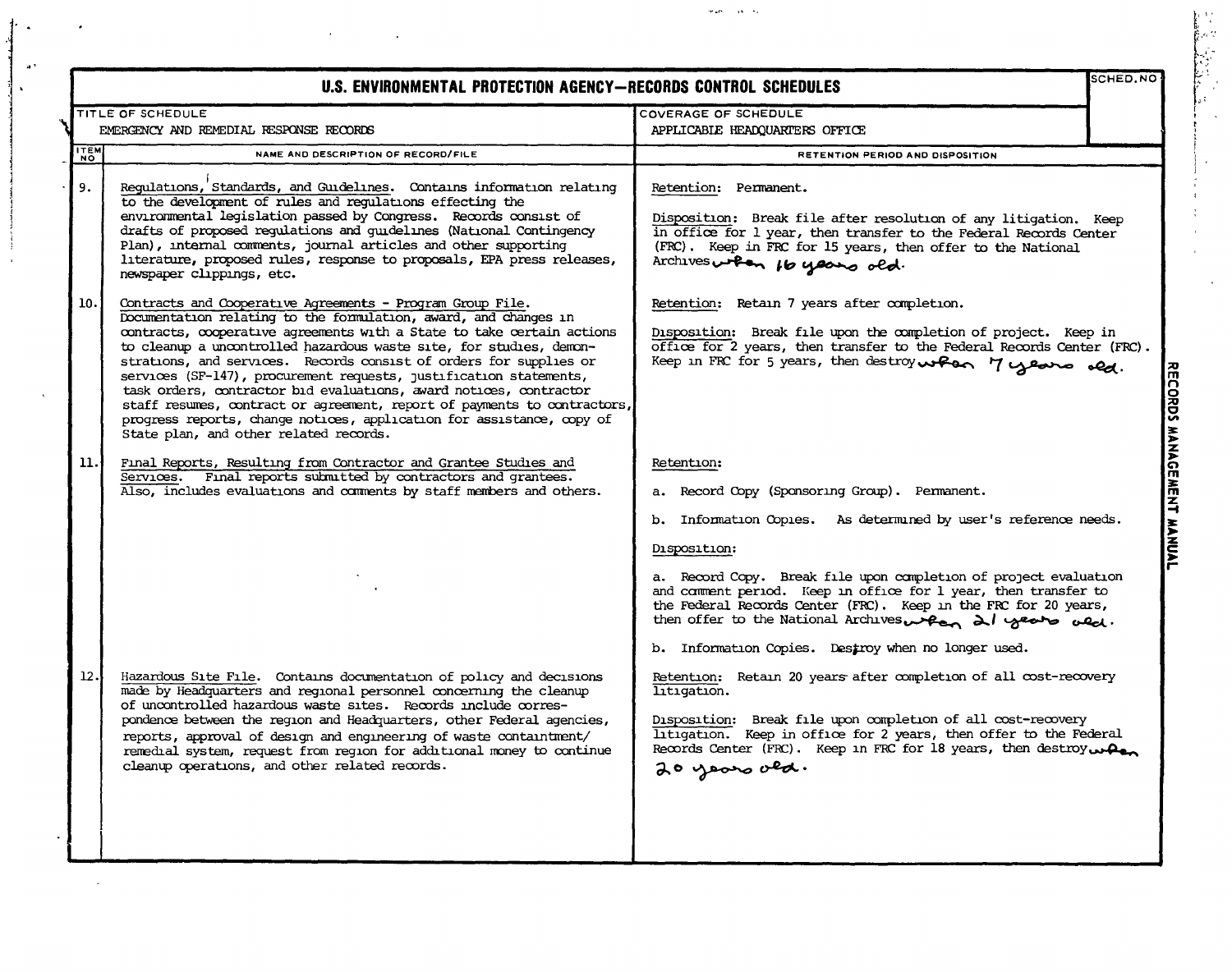|             | U.S. ENVIRONMENTAL PROTECTION AGENCY-RECORDS CONTROL SCHEDULES                                                                                                                                                                                                                                                                                                                                                                                                                                                                                                                                                                                                                                                                                                                                                       |                                                                                                                                                                                                                                                                                                                                              | SCHED NO                |
|-------------|----------------------------------------------------------------------------------------------------------------------------------------------------------------------------------------------------------------------------------------------------------------------------------------------------------------------------------------------------------------------------------------------------------------------------------------------------------------------------------------------------------------------------------------------------------------------------------------------------------------------------------------------------------------------------------------------------------------------------------------------------------------------------------------------------------------------|----------------------------------------------------------------------------------------------------------------------------------------------------------------------------------------------------------------------------------------------------------------------------------------------------------------------------------------------|-------------------------|
|             | TITLE OF SCHEDULE<br>EMERGENCY AND REMEDIAL RESPONSE RECORDS                                                                                                                                                                                                                                                                                                                                                                                                                                                                                                                                                                                                                                                                                                                                                         | COVERAGE OF SCHEDULE<br>APPLICABLE HEADQUARTERS OFFICE                                                                                                                                                                                                                                                                                       |                         |
| <b>ITEM</b> | NAME AND DESCRIPTION OF RECORD/FILE                                                                                                                                                                                                                                                                                                                                                                                                                                                                                                                                                                                                                                                                                                                                                                                  | RETENTION PERIOD AND DISPOSITION                                                                                                                                                                                                                                                                                                             |                         |
| 13.         | Priority List for Cleanup of Hazardous Waste Sites. Contains records<br>used to develop a national priority list of uncontrolled hazardous<br>waste sites that pose an imminent threat to the public health<br>or welfare or the environment. Includes policy and guidance issued<br>by Headquarters to regions, correspondence between the region and<br>Headquarters, regional list and supporting documentation, ranking of<br>sites, national priority list, and other related records.                                                                                                                                                                                                                                                                                                                          | Retention: Retain 10 years.<br>Disposition: Break file when list is updated. Keep in office for<br>2 years, then transfer to the Federal Records Center. Keep in FRC<br>for 8 years, then destroy when 10 years and                                                                                                                          |                         |
| 14.         | Laability and Financial Responsibility of Owner or Operator. Contains<br>records used to document the decisions made by Headquarters and<br>regional personnel concerning the liability and financial<br>responsibility of an owner/operator of an uncontrolled hazardous<br>waste site. Includes policy and guidance issued by Headquarters to<br>regions, copy of notification from the owner/operator of a facility<br>that the facility is in compliance with Section 107(k) (2) of<br>CERCL Act, documentation of determination by the Agency that owner/<br>operator has or has not complied, documented verification by EPA that<br>the owner/operator has established appropriate financial responsibility,<br>referral of case for filing of judicial action, demand letters, and<br>other related records. | Retention: Retain 20 years after completion of enforcement and<br>cost-recovery actions.<br>Disposition: Break file upon completion of all enforcement and<br>cost-recovery actions. Keep in office for 2 years, then transfer<br>to the Federal Records Center (FRC). Keep in FRC for 18 years,<br>then transfer destroyenton 20 years ald. | RECORDS MANAGENT MANUAL |
| 15.         | Claims. Contains records used to document the decisions made by<br>Headquarters and regional personnel concerning claims filed against<br>the Fund under Section 112(a) of the CERCL Act. Includes policy<br>and quidance issued by Headquarters to regions, copy of official<br>claim, documentation of action to settle claim, copy of the agreement<br>of the final settlement of the claim, and other related records.                                                                                                                                                                                                                                                                                                                                                                                           | Retention: Retain 5 years.<br>Disposition: Break file upon settlement of claim/completion of<br>cost-recovery actions. Keep in office for 1 year, then transfer<br>to the Federal Records Center. Keep in FRC for 4 years, then<br>destroymounder 5 years ald.                                                                               |                         |
| 16.         | Technical Assistance Data System (TAD). Computer printouts showing<br>chemical and physical characteristics and emergency response<br>procedures of 1100 substances (oil and other hazardous materials)<br>which may be hazardous to the public health or welfare or environ-<br>ment if discharged or spilled.                                                                                                                                                                                                                                                                                                                                                                                                                                                                                                      | Retention: As below.<br>Disposition: Keep in office until superseded, then destroy.                                                                                                                                                                                                                                                          |                         |
|             |                                                                                                                                                                                                                                                                                                                                                                                                                                                                                                                                                                                                                                                                                                                                                                                                                      |                                                                                                                                                                                                                                                                                                                                              |                         |

 $\sim$   $\sim$   $\sim$ 

 $\hat{\gamma}_\mu$  $\bar{\star}$ 

 $\bullet$   $\bullet$ 

 $\overline{a}$ 

 $\ddot{\phantom{1}}$ 

 $\sim$ 

े पु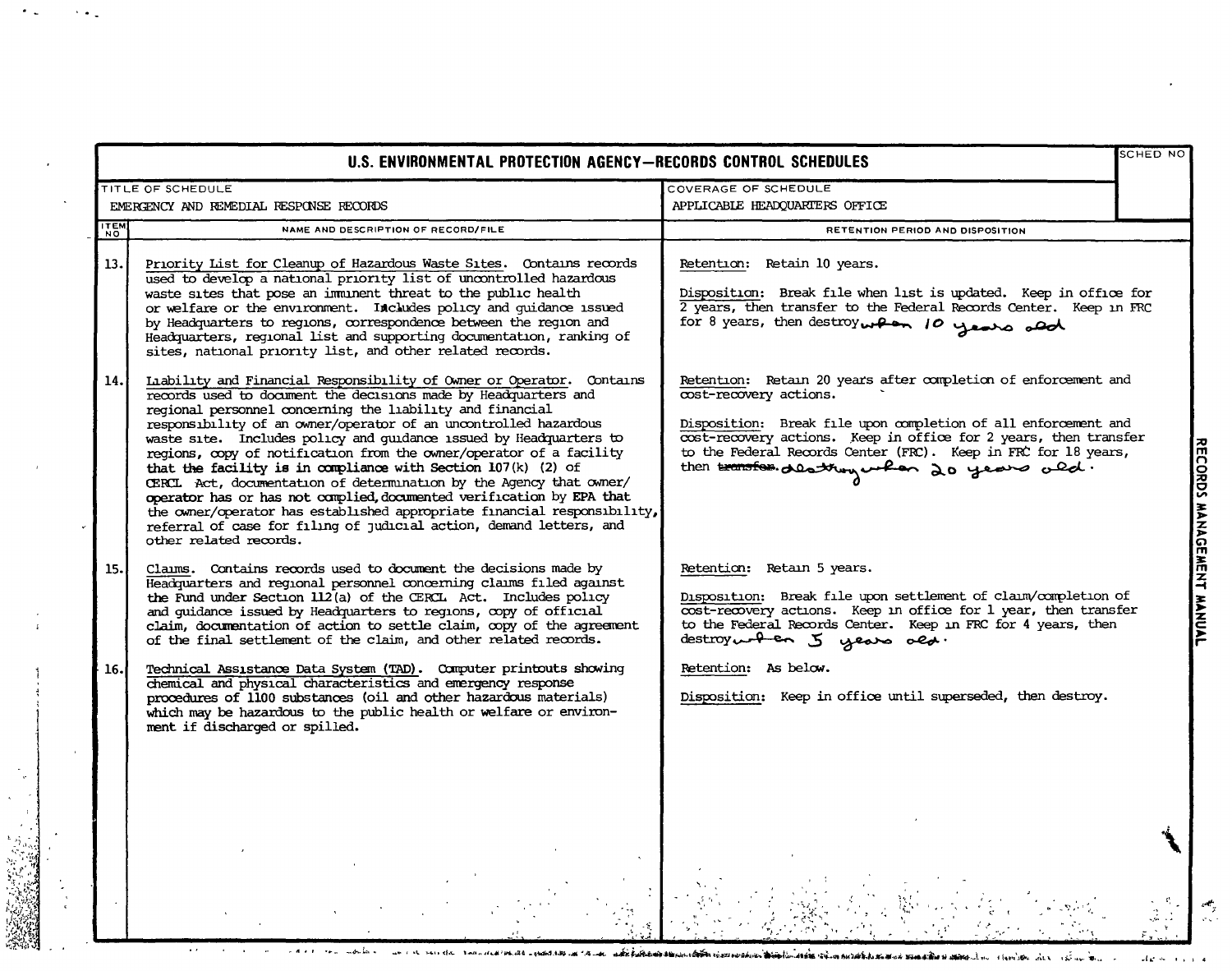$\begin{split} \mathcal{F}^{(1)}_{\text{max}} & = \frac{1}{2} \sum_{\substack{ \text{with } \mathcal{G} \in \mathcal{G}(\mathcal{G}) \\ \text{with } \mathcal{G} \in \mathcal{G}(\mathcal{G})}} \mathcal{F}^{(1)}_{\text{max}} & = \frac{1}{2} \sum_{\substack{ \text{with } \mathcal{G} \in \mathcal{G}(\mathcal{G}) \\ \text{with } \mathcal{G} \in \mathcal{G}(\mathcal{G})}} \mathcal{F}^{(2)}_{\text{max}} & = \frac{1}{2} \sum_{\substack{ \text{with } \mathcal{G} \in \math$ المساحيات المتعاقل وينافي بالمائية والمتكافر المساحية المستوى المتحدث المتحدث المستوى المستوى المستوى المستوى<br>والمستوى المستوى وينافي المستوى المستوى المستوى  $\mathcal{O}(\sqrt{2})$ 72  $\mathbf{r}$ 

1952年<br>1950年<br>1950年

678.,

 $\chi$  $\bar{\nu}$ 

|      | U.S. ENVIRONMENTAL PROTECTION AGENCY-RECORDS CONTROL SCHEDULES                                                                                                                                                                                                                                                                                                      |                                                                                                                                                                                                                                                                                                                                                                       | SCHED.NO                  |
|------|---------------------------------------------------------------------------------------------------------------------------------------------------------------------------------------------------------------------------------------------------------------------------------------------------------------------------------------------------------------------|-----------------------------------------------------------------------------------------------------------------------------------------------------------------------------------------------------------------------------------------------------------------------------------------------------------------------------------------------------------------------|---------------------------|
|      | TITLE OF SCHEDULE                                                                                                                                                                                                                                                                                                                                                   | COVERAGE OF SCHEDULE                                                                                                                                                                                                                                                                                                                                                  |                           |
|      | EMERGENCY AND REMEDIAL RESPONSE RECORDS                                                                                                                                                                                                                                                                                                                             | APPLICABLE HEADQUARTERS OFFICE                                                                                                                                                                                                                                                                                                                                        |                           |
| ITEM | NAME AND DESCRIPTION OF RECORD/FILE                                                                                                                                                                                                                                                                                                                                 | RETENTION PERIOD AND DISPOSITION                                                                                                                                                                                                                                                                                                                                      |                           |
| 17.  | Spill Prevention Control and Countermeasures System (SPCC). Computer<br>printouts showing the number of oil and hazardous materials spills<br>that occurred at a facility. The information is used to monitor<br>and report on compliance inspections with regulations and actions<br>to be taken if a facility storing oil and hazardous materials has a<br>spill. | Retention: As below.<br>Disposition: Keep in office until superseded, then destroy.                                                                                                                                                                                                                                                                                   |                           |
| 18.  | Speeches and Journal Articles. Contains speeches prepared for<br>delivery at civic functions and professional conferences and meetings<br>and articles prepared for publication in professional magazines and<br>journals.                                                                                                                                          | Retention: Retain 5 years.<br>Disposition: Break file after presentation of speech or publication<br>of article. Keep in office for 5 years, then destroy writers to years<br>معقد .                                                                                                                                                                                  |                           |
| 19.  | Publications, Promotional Items, and Supporting Artwork. General and<br>technical literature and promotional items. Literature and promotional<br>items take the form of handbooks, brochures, pamphlets, buttons, and<br>bumper stickers. Artwork consists of original drawings and photo-<br>graphs.                                                              | Retention:<br>a. Distribution Supply Copies. Last print date plus 3 years.<br>Information Oppies. As determined by users' reference needs.<br>b.<br>Disposition:<br>a. Distribution Supply Copies. Break file after printing and initial<br>distribution. After 3 years destroy undistributed copies.<br>b. Information Copies. Destroy when no longer needed.<br>. . | RECORDS MANAGEMENT MANUAL |
|      |                                                                                                                                                                                                                                                                                                                                                                     |                                                                                                                                                                                                                                                                                                                                                                       |                           |